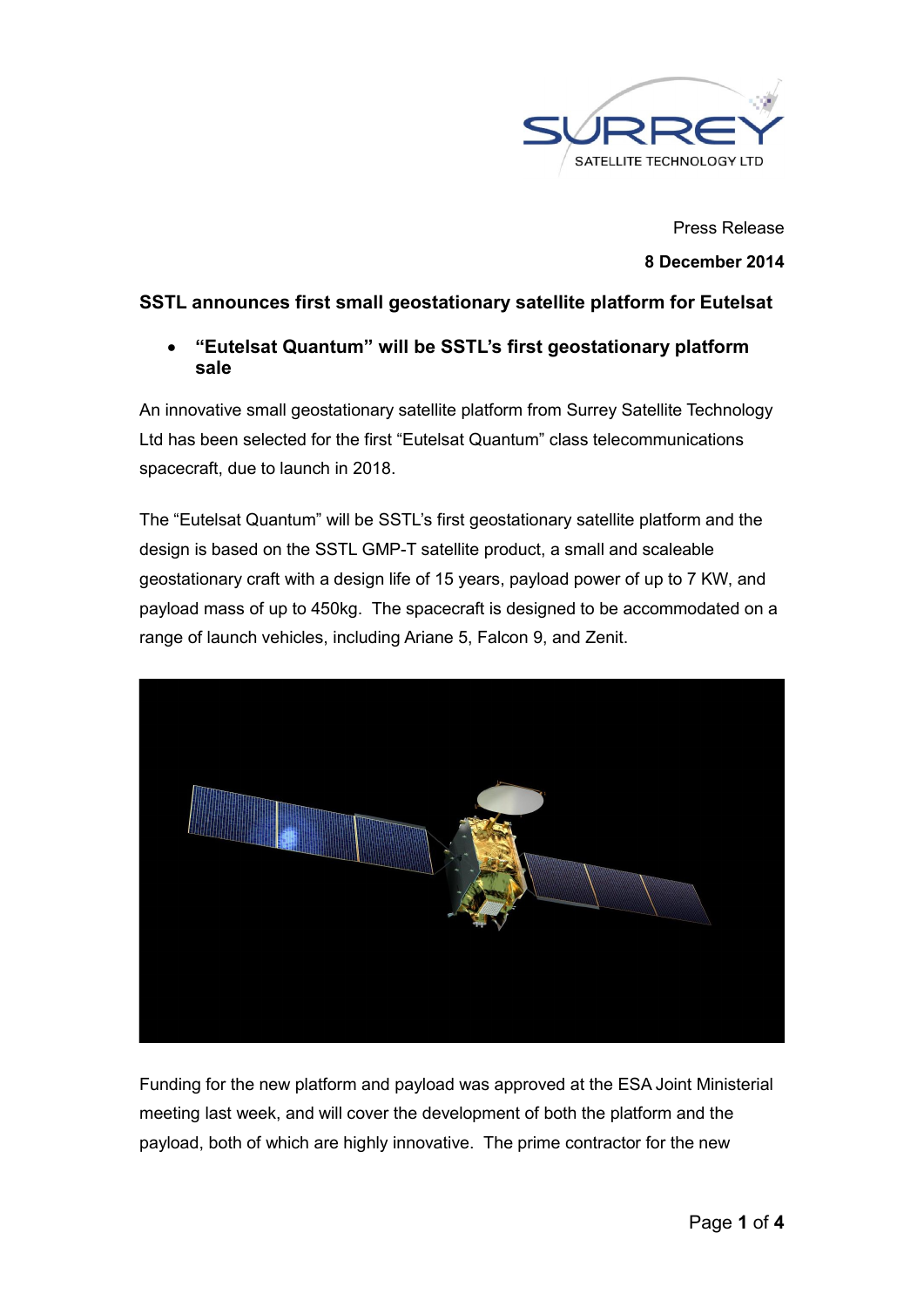

spacecraft will be Airbus Defence and Space in Portsmouth, who will also be responsible for the payload.

Sir Martin Sweeting, Chairman and CEO of SSTL commented "We are delighted to be teaming with Eutelsat, ESA and Airbus Defence and Space in the development of this highly innovative, flexible satellite solution. Not only is this an exciting mission and application, it is a milestone for SSTL providing an anchor customer for the transfer variant of our Geostationary Minisatellite Platform (GMP-T)."

The new spacecraft design will represent a first in the commercial satellite industry, by enabling the complete electronic synthesis of "receive" and "transmit" coverages in the Ku-band. It will give Eutelsat's customers access to premium capacity through footprint shaping and steering, power and frequency band pairing, and the ability to define their own performance and flexibility requirements.

Greg Clark, Minister for Universities, Science and Cities said "Satellite telecommunications is big business for the UK, allowing us to use our technological expertise to develop new types of satellite services that bring substantial social and economic benefits to the country.

By investing in cutting-edge projects like Eutlesat's Quantum-class satellite, we can advance the UK space industry's share of the rapidly expanding market for space technology and apps, ensuring the UK is on track to meet its ambitious target of achieving 10% of the global space sector by 2030."

## Notes to editor:

Accompanying images for this press release can be downloaded at http://www.sstl.co.uk/News-and-Events

This press release can be downloaded as a Word or PDF document at http://www.sstl.co.uk/News-and-Events

## Press Contact:

Joelle Sykes, PR Manager, Surrey Satellite Technology Limited Tel: +44 (0)1483 804243 Mob: 07775 000853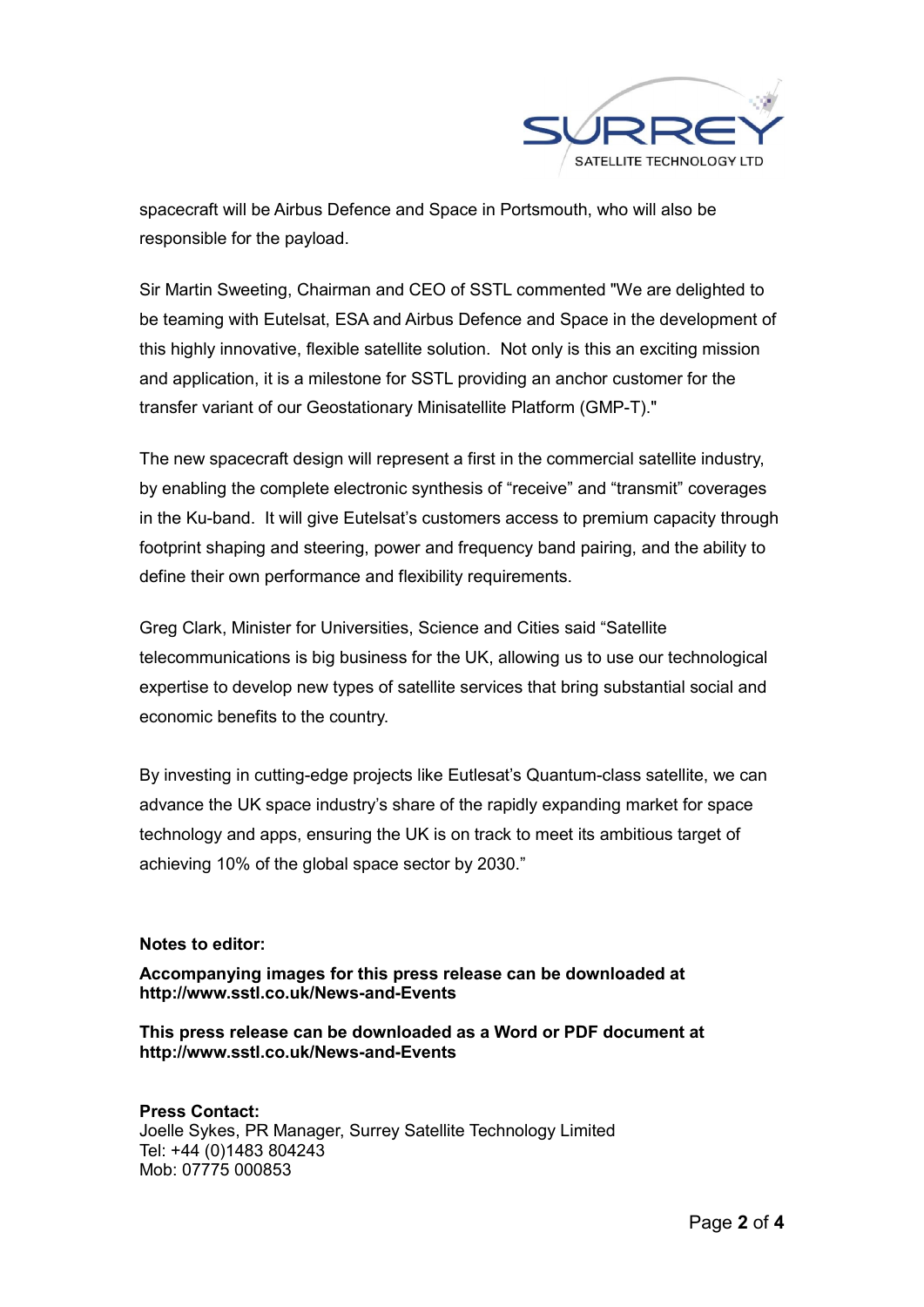

#### Email: j.sykes@sstl.co.uk

### About SSTL

Surrey Satellite Technology Limited (SSTL) is the world's leading small satellite company, delivering operational space missions for a range of applications including Earth observation, science and communications. The Company designs, manufactures and operates high performance satellites and ground systems for a fraction of the price normally associated with space missions, with over 500 staff working on turnkey satellite platforms, space-proven satellite subsystems and optical instruments.

Since 1981, SSTL has built and launched 43 satellites – as well as providing training and development programmes, consultancy services, and mission studies for ESA, NASA , international governments and commercial customers, with an innovative approach that is changing the economics of space.

Headquartered in Guildford, UK, SSTL is part of the Airbus Group. www.sstl.co.uk

## About Eutelsat Communications

Established in 1977, Eutelsat Communications (Euronext Paris: ETL, ISIN code: FR0010221234) is one of the world's leading and most experienced operators of communications satellites. The company provides capacity on 35 satellites to clients that include broadcasters and broadcasting associations, pay-TV operators, video, data and Internet service providers, enterprises and government agencies. Eutelsat's satellites provide ubiquitous coverage of Europe, the Middle East, Africa, Asia-Pacific and the Americas, enabling video, data, broadband and government communications to be established irrespective of a user's location. Headquartered in Paris, with offices and teleports around the globe, Eutelsat represents a workforce of 1,000 men and women from 32 countries who are experts in their fields and work with clients to deliver the highest quality of service.

For more about Eutelsat please visit www.eutelsat.com

## About ARTES funding from the European Space Agency